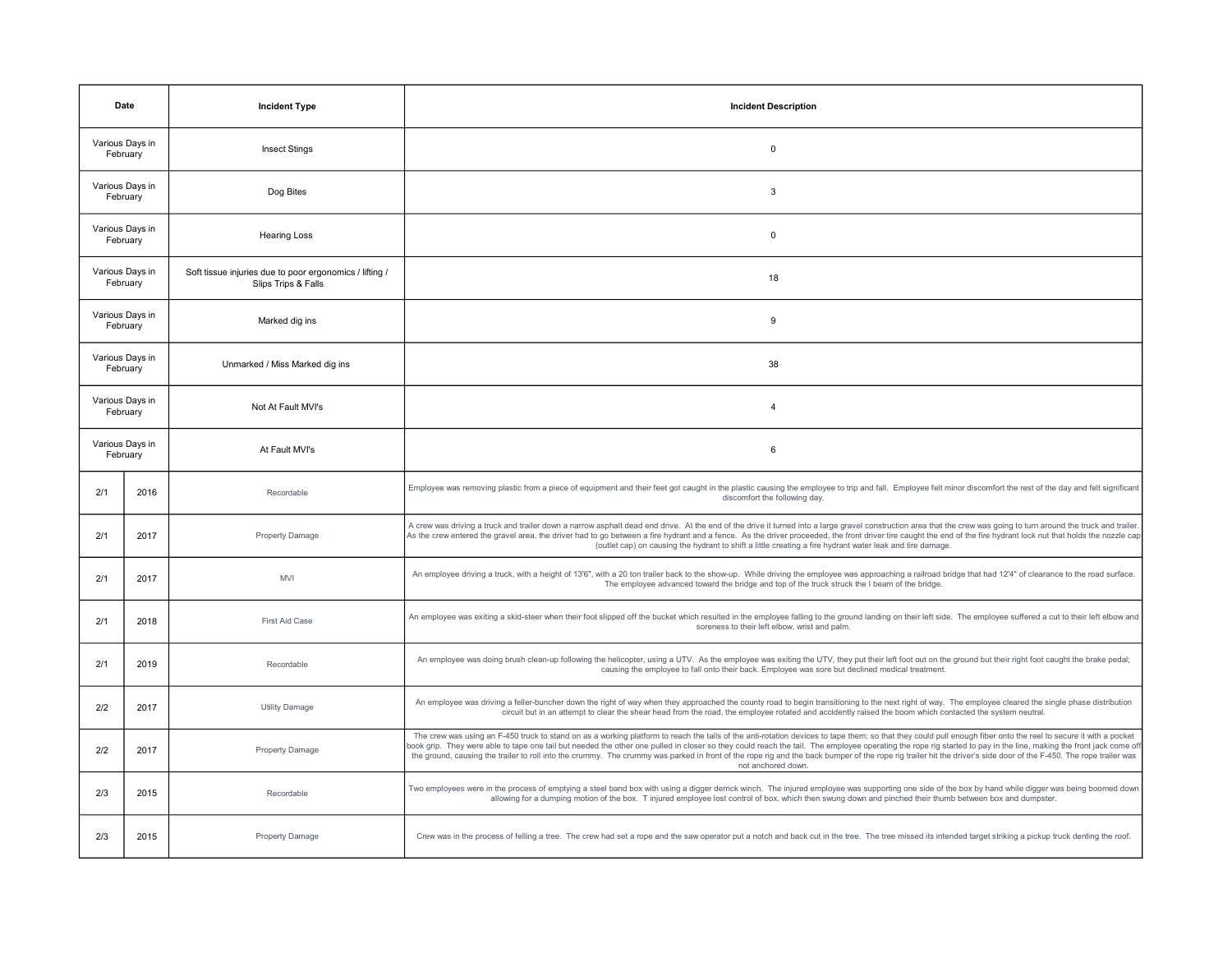| 2/3  | 2017 | Recordable             | An employee, wearing leather gloves, was on the ground pulling a limb out of a tree. The limb came out faster than expected and smashed their thumb between the limb and a stump. They were taken for<br>medical treatment and received seven stiches.                                                                                                                                                                                                                                                                                                                                                                                                                                                                                                                                                                                                                                                                                                                                                                  |
|------|------|------------------------|-------------------------------------------------------------------------------------------------------------------------------------------------------------------------------------------------------------------------------------------------------------------------------------------------------------------------------------------------------------------------------------------------------------------------------------------------------------------------------------------------------------------------------------------------------------------------------------------------------------------------------------------------------------------------------------------------------------------------------------------------------------------------------------------------------------------------------------------------------------------------------------------------------------------------------------------------------------------------------------------------------------------------|
| 2/3  | 2020 | Recordable             | Employee was climbing down off excavator and once on the ground they went to step but their foot was stuck in the mud. The caused their right knee to pop. The employee was taken for examination as<br>was diagnosed with a torn MCL requiring surgery to repair.                                                                                                                                                                                                                                                                                                                                                                                                                                                                                                                                                                                                                                                                                                                                                      |
| 2/4  | 2016 | <b>MVI</b>             | The crew had placed out road signs to establish the work zone and had just pulled off the roadway onto the shoulder. A crew member had gotten out of truck and was removing cones from the storage<br>holder when a car came by and side swiped the front end of the truck. Damage to truck step, front bumper and headache rack. A police report was conducted and the other driver was found at fault.                                                                                                                                                                                                                                                                                                                                                                                                                                                                                                                                                                                                                |
| 2/5  | 2018 | First Aid Case         | An employee was replacing a light bulb in an old fixture. While pushing up on a stuck latch to release the fixture, the bulb broke cutting the employees left pinky finger.                                                                                                                                                                                                                                                                                                                                                                                                                                                                                                                                                                                                                                                                                                                                                                                                                                             |
| 2/6  | 2017 | Recordable             | An employee was wiping down an office table and felt a sharp pain in right palm and observed a wood splinter protruding from the base of the right thumb. The employee asked another employee to pull<br>splinter out. Believing the splinter removed, the employee continued to wipe down table; later applied ice to the injured area to prevent swelling. After leaving work the employee went to a clinic where the<br>treating physician sent the employee to the hospital were that treating physician identified a 3" splinter in base of thumb. Physician removed splinter applied glue and prescribed antibiotic.                                                                                                                                                                                                                                                                                                                                                                                              |
| 2/6  | 2018 | Recordable             | While putting the inner rods of a direct-push drill rig down into the hole inside the outer casing, an obstruction was encountered. The driller was guiding the rods back down into the hole and what was<br>thought to be heaving sands /obstruction ended up being a small amount of sand, possibly bridged, that prevented the inner rods from advancing. At some point, the rods broke free and fell down pinching<br>the drillers hand between the drilling equipment above and the outer-casing below.                                                                                                                                                                                                                                                                                                                                                                                                                                                                                                            |
| 2/07 | 2017 | <b>Utility Damage</b>  | A crew was moving several loads of heavy equipment and material through a tight intersection. The trailer tires were tracking off the roadway so the crew laid some mats to avoid rutting. The back wheels<br>of one of the haul trucks caught one of the mats, dragging it a short distance. While the mat was being dragged, it knocked over the telephone pedestal.                                                                                                                                                                                                                                                                                                                                                                                                                                                                                                                                                                                                                                                  |
| 2/7  | 2018 | Secondary Outage       | A crew was removing a large pin oak, taking long limbs down with ropes. The crew was removing an 8" x 15' long limb and had it rigged 8-10 feet from the butt. When the employee cut the limb it became<br>free from the limb it was roped to and fell into secondary lines causing a transformer to trip. The employees on the ground were not in the drop zone and where not injured.                                                                                                                                                                                                                                                                                                                                                                                                                                                                                                                                                                                                                                 |
| 2/7  | 2018 | Primary Outage         | A crew was prepping to pull fiber and were using a crane as a guard structure with a "bat-wing" to protect a single phase 7200kV distribution line, which was on a hazard. The crane went through its pre-flight<br>and then positioned. After an estimated 15 minutes, the boom slowly lowered into the 7200kV distribution line which resulted in an unplanned outage.                                                                                                                                                                                                                                                                                                                                                                                                                                                                                                                                                                                                                                                |
| 2/7  | 2018 | <b>Utility Damage</b>  | A crew was utilizing a mini excavator to clean out a trench that had caved in after a completed soft dig. The mini excavator bucket scraped over the top of a control cable which damaged a taped area of the<br>control cable.                                                                                                                                                                                                                                                                                                                                                                                                                                                                                                                                                                                                                                                                                                                                                                                         |
| 2/7  | 2019 | Primary Outage         | As part of pre-outage work, a line crew installed two 50' vertical guard structure poles, each approximately 9 feet from the existing energized 138Kv transmission line. These poles were installed mid-span ot<br>the 138kv line. At a later date, due to high winds, the energized conductor encroached the wood poles, resulting in an arc. This resulted in an unplanned outage on the 138kV line.                                                                                                                                                                                                                                                                                                                                                                                                                                                                                                                                                                                                                  |
| 2/7  | 2020 | Primary Outage         | A crew was tasked with setting a new 80' pole for the 34.5kV line with 12kV under-build. The crew completed setting the pole and moving the old 34.5kV conductor to the new pole. The immediate pole to<br>the west was a 40' distribution pole. The crew was moving the 12kv conductor to the hot arm on the newly set 80' pole. Field phase (C) had been transferred and the crew was working to transfer the center<br>phase (B). Crew released the B phase with an extending hot stick, 'B' phase was free from the hot arm holder, at this time road phase (A) came out of the hot arm holder and made contact with 'B' phase<br>approximately 100' east from the crew's location and caused a phase to phase unplanned outage. Upon investigation, the pin of the gate on the hot arm holding 'A' phase was damaged. With the damage to<br>the pin and the up-strain of the wire, the hot arm gate holding 'phase' opened. This caused the conductor to gallop out and contact 'B' phase resulting in the outage. |
| 2/8  | 2016 | Property Damage        | The crew was lifting a 138kV breaker assembly when they observed it was leaning. They stopped the lift and extended the strap to level the breaker. As the lift resumed, a shackle rolled resulting in a sling<br>making contact with, and damaging the CT shroud. The CT itself was not damaged.                                                                                                                                                                                                                                                                                                                                                                                                                                                                                                                                                                                                                                                                                                                       |
| 2/8  | 2016 | Property Damage        | A crew was setting insulators and after completing a structure the equipment ground was being removed from the man-lift. Upon removal of the ground, the employee began driving the man-lift prior to<br>spotter completing walk-around and directing man-lift operator. The man-lift struck a foundation, knocking off a chunk from the side.                                                                                                                                                                                                                                                                                                                                                                                                                                                                                                                                                                                                                                                                          |
| 2/9  | 2015 | Recordable             | Employee was walking down a hill from ROW to go to ATV an employee tripped and fell forward into the base of a tree striking the left side of their face on the trunk of the tree.                                                                                                                                                                                                                                                                                                                                                                                                                                                                                                                                                                                                                                                                                                                                                                                                                                      |
| 2/10 | 2015 | <b>Property Damage</b> | An employee backed a skid steer over foundation and damaged two anchor bolts. A spotter was present but did not make employee aware of hazard.                                                                                                                                                                                                                                                                                                                                                                                                                                                                                                                                                                                                                                                                                                                                                                                                                                                                          |
| 2/11 | 2015 | Property Damage        | An employee driving truck with a trailer entered a driveway and the passenger side of the trailer tire sunk on the edge of a gravel road causing the trailer to lean over on its side.                                                                                                                                                                                                                                                                                                                                                                                                                                                                                                                                                                                                                                                                                                                                                                                                                                  |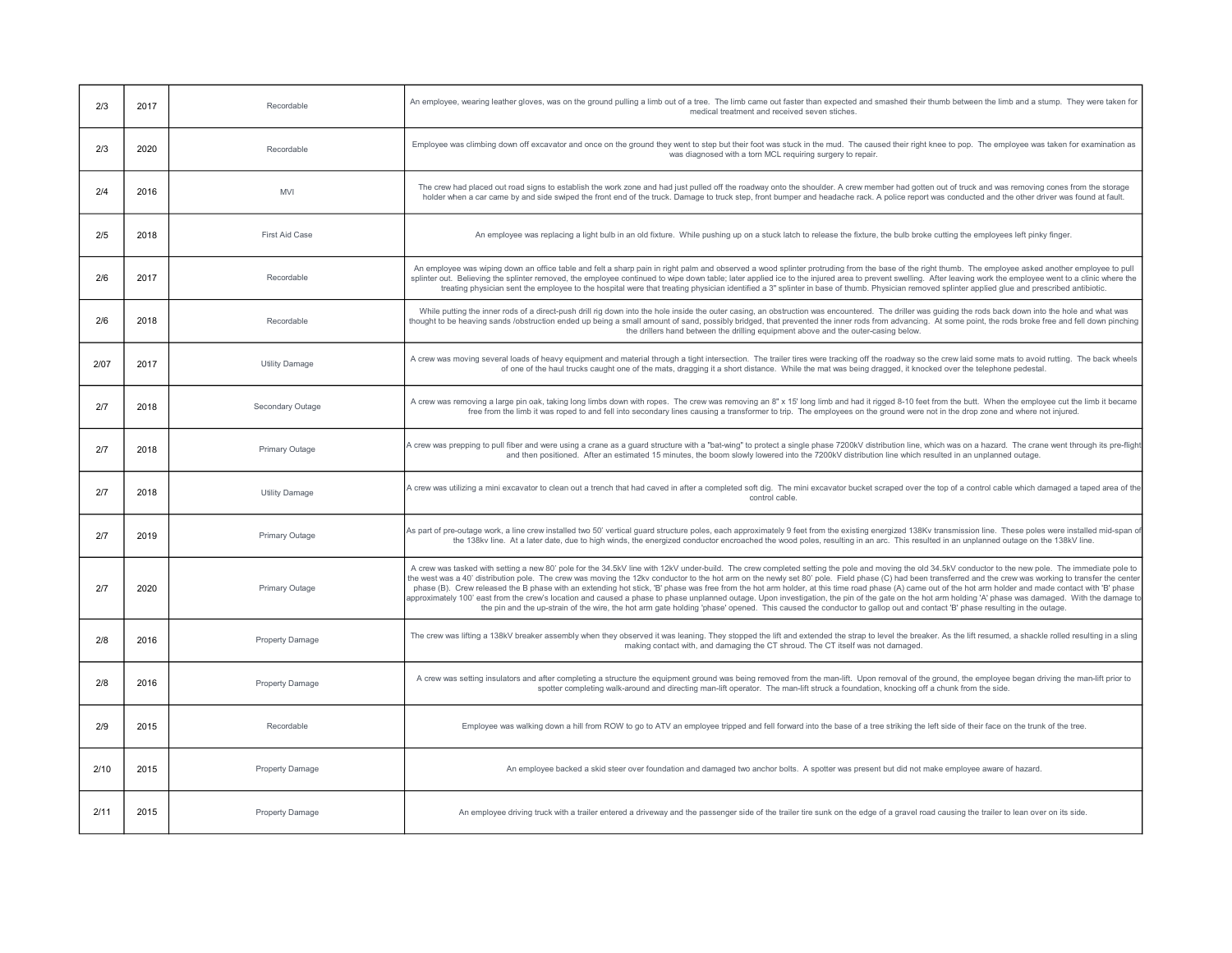| 2/11 | 2016 | Primary Outage         | Crew Foreman reviewed the plat map and located the open ended cable to be removed in MH 3. After properly confirming duct position and completing the de-energize test, the Foreman attached the<br>locating tool and sent a tone through the cable to MH 4 where a journeyman picked up the tone and identified which cable was to be removed. The journeyman then exited MH 4 to assist prepping the<br>remote cutting tool. The journeyman re-entered MH 4 and applied the remote cutters to the incorrect cable. The journeyman exited MH 4 and remote cut the cable without anyone in the manhole. No injuries<br>occurred, but there was an outage on the circuit. |
|------|------|------------------------|--------------------------------------------------------------------------------------------------------------------------------------------------------------------------------------------------------------------------------------------------------------------------------------------------------------------------------------------------------------------------------------------------------------------------------------------------------------------------------------------------------------------------------------------------------------------------------------------------------------------------------------------------------------------------|
| 2/11 | 2019 | Recordable             | Employee was completing a boiler report on Unit 3 and began to feel discomfort in their eye. As the day went on the discomfort subsided. The following day the discomfort returned and they employee went<br>to a medical professional to have the foreign body removed and was prescribed an antibiotic.                                                                                                                                                                                                                                                                                                                                                                |
| 2/11 | 2019 | <b>MVI</b>             | An employee exited their vehicle and mistakenly left the vehicle in drive. Conditions were cold, wet, icy and approximately 1" of frozen snow covered the ground. The employee had made it to the<br>passenger side of the vehicle when they realized that it was still in drive and that's when the vehicle began to roll forward. The vehicle struck some equipment at a low rate of speed as it only traveled six<br>feet before making contact.                                                                                                                                                                                                                      |
| 2/12 | 2015 | Primary Outage         | A crew was felling an 80 foot tall tree. A bull rope was set 3/4 of the way up and a smaller diameter rope was attached to the bull rope so it would fit in the rope puller. Tension was applied on the rope and a<br>notch was made that was turned in a few inches toward the conductor. As the back cut was made, the tree broke free of the holding wood causing it to fall at a 45 degree angle from the notch, breaking the<br>rope and hitting the conductor.                                                                                                                                                                                                     |
| 2/12 | 2018 | <b>Property Damage</b> | During excavation the grounding grid came apart due to frozen ground while excavating with a mini excavator. Soft dig was performed previously around the perimeter of the area exposing three grid wires<br>leading into the area to be excavated.                                                                                                                                                                                                                                                                                                                                                                                                                      |
| 2/12 | 2020 | Recordable             | Employee 1 was holding tension on a 4x4 which was positioned in one of the impeller flutes and Employee 2 started to rotate the pump on the outboard side. Employee 1 took their off the 4x4 since tension<br>was established; while Employee 2 was still rotating for disassembly. Employee 1 was still in the vicinity and watching rotation when the 4x4 slipped out and struck employee on their safety glasses and<br>caused a laceration. The laceration required stitches to close.                                                                                                                                                                               |
| 2/13 | 2017 | <b>Primary Outage</b>  | Crew was responsible for transferring the static wire from the existing structure to the outside of the structure so a shield wire arm riser could be installed. With the static wire safely being supported in the<br>shoe that was attached to the structure and two pre-forms (one on each side of the structure) to prevent an accidental release, the remaining strands of the static wire sheared under the armor rod as the<br>shoe was being loosened by a crew member. The static wire pulled through the pre-forms and struck a single phase of 138kV line (on HAZARD), causing an unplanned outage.                                                           |
| 2/13 | 2018 | Recordable             | Employee was spreading the forks on a mat grapple from the right side. As they reached over to spread the right fork toward themselves, the fork fell from the fork support on their right foot.                                                                                                                                                                                                                                                                                                                                                                                                                                                                         |
| 2/13 | 2020 | <b>LWA</b>             | Two employees were using chain falls rigged from overhead structure to hoist and rotate a pin mixer motor assembly onto its side. While rotating the load, one employee attempted to manually support the<br>load with 5' pry bar. The combination of the heavy load and unexpected shift caused injury to left biceps tendon as the injured worker tried to hold load with 5' pry bar.                                                                                                                                                                                                                                                                                  |
| 2/14 | 2020 | First Aid Case         | Employee was working in 4" of snow, assisting with setting a pole; slipped and injured their right ankle                                                                                                                                                                                                                                                                                                                                                                                                                                                                                                                                                                 |
| 2/15 | 2016 | Property Damage        | An employee was using a skid-steer with a fork attachment to pick up and move a high bus support piece of steel that was spotted close to a couple of foundations. The piece was spotted upside down and<br>needed to be rolled over before picking and setting it. When the employee picked up the steel with the skid-steer, they moved the skid-steer forward at the same time, hitting one of the foundations with the<br>flange of the high bus support and chipping the foundation.                                                                                                                                                                                |
| 2/15 | 2017 | Property Damage        | Operator pulled skid-steer up to the side of a pick-up to fill it with fuel from the cell in back of pick-up. The operator entered the pick up to retrieve some items and then climbed back into the skid steer,<br>without closing the pickup truck door. The operator began to move the skid steer and backed into the open door.                                                                                                                                                                                                                                                                                                                                      |
| 2/15 | 2017 | First Aid Case         | An employee was loading conductor dollies into a dolly rack; when the bottom of the dolly got hung up on the slide bar in the rack and caused it to lean toward the employee, making contact with their hard<br>hat. The employee stated their neck was sore and was evaluated and diagnosed with a mild next strain. First aid only.                                                                                                                                                                                                                                                                                                                                    |
| 2/15 | 2019 | Recordable             | Employee was hold a box in their left hand and a box cutter in their right hand. While opening the box, the employee's left thumb was in line of fire and came in contact with the blade of the box cutter. The<br>laceration required stitches to close                                                                                                                                                                                                                                                                                                                                                                                                                 |
| 2/16 | 2015 | First Aid Case         | Employee was on top of the reactor making a connection. The employee was secured via safety harness tied off securely to maypole when they slipped and their right knee hit the ground bus.                                                                                                                                                                                                                                                                                                                                                                                                                                                                              |
| 2/16 | 2015 | Property Damage        | Crew was clearing/cutting old control cable from old concrete trenway prior to demo. Control cables were previously verified to be de-energized from breaker. A control cable was cut that came from a<br>voltage pot that was moved earlier on the job, and the cable was "looped back" in the trenway to the "new/temporary" voltage pot location. This 120v cable fed the east bus voltage indicator in control room<br>of power house. Cable was repaired by crew.                                                                                                                                                                                                   |
| 2/16 | 2016 | Recordable             | Employee was dragging brush, stepped into a hole causing the leg to twist and resulting in knee pain. The employee was prescribed an anti-inflammatory medication.                                                                                                                                                                                                                                                                                                                                                                                                                                                                                                       |
| 2/16 | 2016 | Primary Outage         | While moving primary conductor, the grip slipped causing it to gallop and make contact with neutral.                                                                                                                                                                                                                                                                                                                                                                                                                                                                                                                                                                     |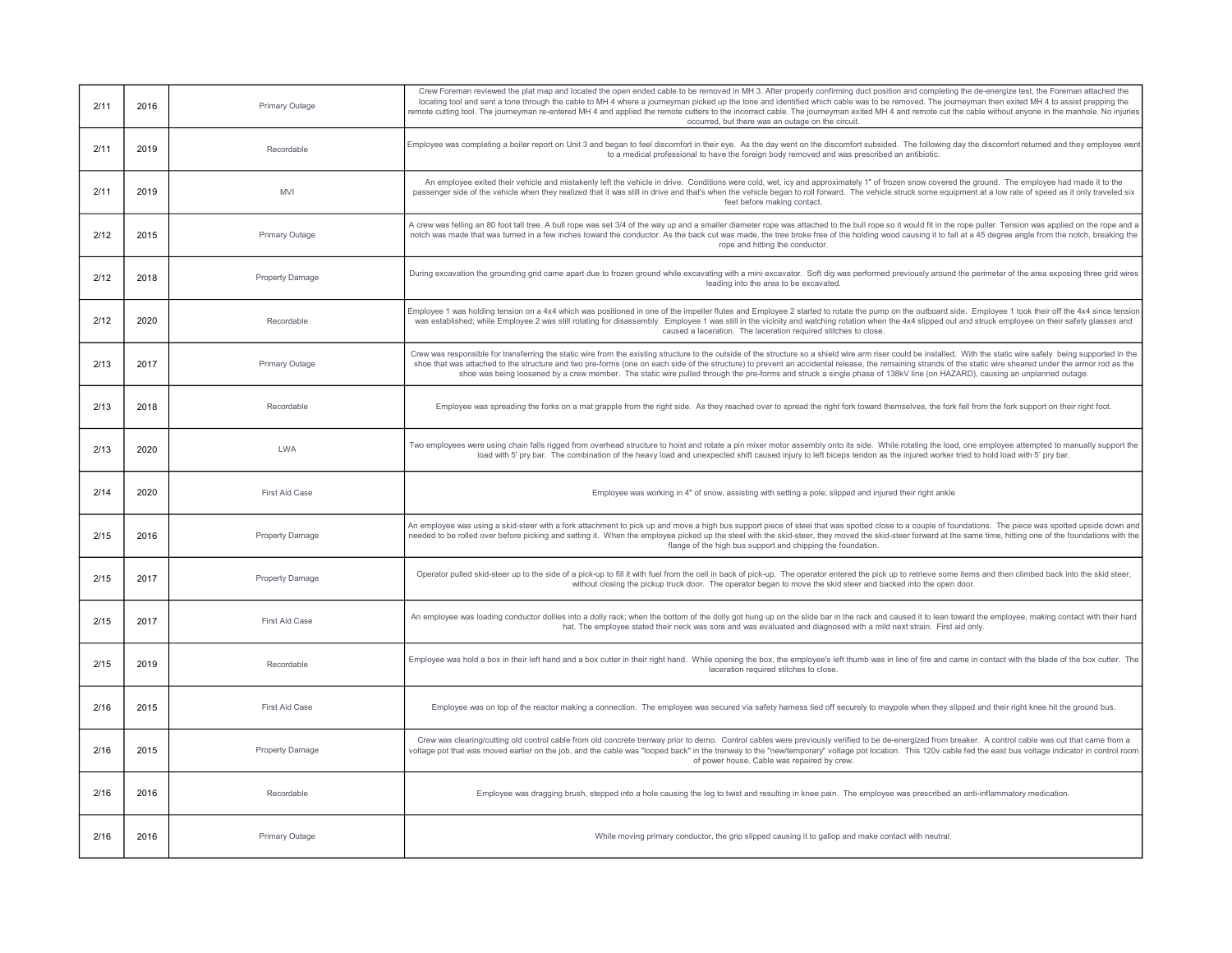| 2/16 | 2016 | <b>MVI</b>                  | While flagging for traffic control prior to loading out a drill rig, a passing vehicle hit the trailer that the drill rig was planned to be loaded onto. There was no loading started yet, so vehicles were allowed to<br>pass by the direction of the traffic control flagging procedure.                                                                                                                                                                                                                                                                                                                                                                                                                                                                                                                          |
|------|------|-----------------------------|---------------------------------------------------------------------------------------------------------------------------------------------------------------------------------------------------------------------------------------------------------------------------------------------------------------------------------------------------------------------------------------------------------------------------------------------------------------------------------------------------------------------------------------------------------------------------------------------------------------------------------------------------------------------------------------------------------------------------------------------------------------------------------------------------------------------|
| 2/16 | 2016 | <b>Property Damage</b>      | A crew was building and setting 138kV switches. One employee was operating a rough terrain forklift to move three of the switches on the forks. The switches were secured on the forks by tying a rope<br>around the three switches and the carriage of the forklift. When the employee set down the switch, they untied the rope to back out the forks from underneath. When backing, the back of the forks caught<br>some mud pushing the front of the forks upward. This caused the switch to tilt back far enough hitting the top rail of the carriage, chipping one skirt in half and putting a quarter size chip in another below it.                                                                                                                                                                         |
| 2/16 | 2017 | <b>Utility Damage</b>       | Employee was using an excavator to move equipment and tools within the right of way. While moving, without a spotter, the excavator boom made contact with and broke a distribution neutral wire. The<br>crews JSA noted the low distribution lines.                                                                                                                                                                                                                                                                                                                                                                                                                                                                                                                                                                |
| 2/16 | 2018 | First Aid Case              | A new employee was observing the grout plant being operated to learn how to operate this equipment in the future. The new employee was standing between the mixer and the dry grout containment drum.<br>The mentor was showing the new employee switches that controlled the compressors, and simultaneously moving them. While doing so, the mentor moved the switch that controlled the pump that moved<br>materials from the dry grout containment drum to the mixer. The hose routing dry grout to the mixer was disconnected thus causing the new employee to be covered in grout material. The new employee<br>was then taken to the onsite nurse to have their eyes flushed, and to be cleaned of all dry grout to keep from causing future complications.                                                  |
| 2/17 | 2015 | Recordable                  | Employee suffered a low back strain when they slipped on ice.                                                                                                                                                                                                                                                                                                                                                                                                                                                                                                                                                                                                                                                                                                                                                       |
| 2/17 | 2020 | Property Damage             | A crew was doing demolition in the third floor mechanical room when a piece of ductwork fell and broke a fitting on a water line. Water flooded the floor for a short time before the valve was turned off.                                                                                                                                                                                                                                                                                                                                                                                                                                                                                                                                                                                                         |
| 2/19 | 2016 | Property Damage             | An employee drove a mower to the service truck to fuel the mower. The employee opened the truck door to turn on the fuel pump switch. While fueling the mower, the employee left the truck door open 1/<br>way. After fueling, the employee put the fuel cap on, turned off the pump switch, entered the mower and went to back up the mower to leave. The track of the mower caught the lower part of the door<br>causing it to bend back damaging the door of the service truck.                                                                                                                                                                                                                                                                                                                                  |
| 2/19 | 2019 | <b>Restricted Duty Case</b> | Crew was setup to pull pole buts using the winch on the digger derrick. As Employee 1 began winching the pole out of the ground, the winch line backlashed. Employee 2 climbed up on the digger derrick t<br>assist Employee 1 with un-spooling the winch line to fix the backlash. After attempting to fix the backlash Employee 2 was climbing off of the digger derrick and using a maintenance port on the boom as a<br>hand hold to maintain three points of contact while climbing down. Employee 1 began to retract the boom to lower the boom to the ground which caused the boom to pinch the fingers of Employee 2<br>between the boom sections. Employee 1 extended the boom to free Employee 2's hand. The supervisor drove Employee 2 to the nearest emergency care facility to get medical attention. |
| 2/19 | 2020 | First Aid Case              | Crew had replaced a primary riser due to a faulted cable and was attempting to energize the top side of the fused cut-out and arrester when a flash occurred resulting in both employees within the bucket<br>receiving flash burns to the face. Crew members were transported to the hospital for observation and were released after a few hours, with instructions to keep their face clean and apply Neosporin to keep<br>the skin hydrated                                                                                                                                                                                                                                                                                                                                                                     |
| 2/19 | 2020 | Property Damage             | An employee was operating a track hoe, unloading 16 inch pipe from semi-truck trailer. While almost complete with the offloading, the wood dunnage broke allowing the last piece of pipe to roll off the<br>trailer. There was damage to the 16 inch pipe, but no employees were in the hazard area or injured.                                                                                                                                                                                                                                                                                                                                                                                                                                                                                                     |
| 2/20 | 2015 | <b>Restricted Duty Case</b> | Employee was stacking logs when they slipped and fell. The employee put their left arm out to catch themselves and suffered a left should sprain.                                                                                                                                                                                                                                                                                                                                                                                                                                                                                                                                                                                                                                                                   |
| 2/20 | 2018 | Property Damage             | An employee was driving a scissor lift through a low clearance area with a spotter. While driving the lift; the operator and spotter were focused on an overhead obstruction and the lift struck an obstruction<br>on the opposite side of the spotter.                                                                                                                                                                                                                                                                                                                                                                                                                                                                                                                                                             |
| 2/20 | 2019 | Property Damage             | While performing aerial saw side trimming an air saw cut a co-op owned distribution line.                                                                                                                                                                                                                                                                                                                                                                                                                                                                                                                                                                                                                                                                                                                           |
| 2/20 | 2020 | Primary Outage              | A crew tasked to energize new overhead two phase from underground feed. When the employee using (hot line tool) extendo stick put the finger attachment in the ring on 'A' phase, the extendo stick<br>attachment also touched part of the concentric neutral, causing an unplanned outage                                                                                                                                                                                                                                                                                                                                                                                                                                                                                                                          |
| 2/21 | 2016 | Recordable                  | Employee was pulling bottom ash and probing the side of a tank. While probing, the employee pinched their left index finger tip between probe and Barco assembly. The injury required medical treatment.                                                                                                                                                                                                                                                                                                                                                                                                                                                                                                                                                                                                            |
| 2/22 | 2017 | Secondary Outage            | The crew backed in driveway using a spotter under low service wires to house. When the crew was exiting the driveway they did not use a spotter and the service wire hung on the truck. This bent the<br>weather head pulling the service loose from the home causing a service outage.                                                                                                                                                                                                                                                                                                                                                                                                                                                                                                                             |
| 2/23 | 2016 | <b>LWA</b>                  | Employee stepped out of cab and was in the process of turning around to come down the steps when they stepped off top platform on large fork truck resulting in a fall. The employee landed on the open<br>battery box, resulting in cracked and bruised ribs and a lung contusion.                                                                                                                                                                                                                                                                                                                                                                                                                                                                                                                                 |